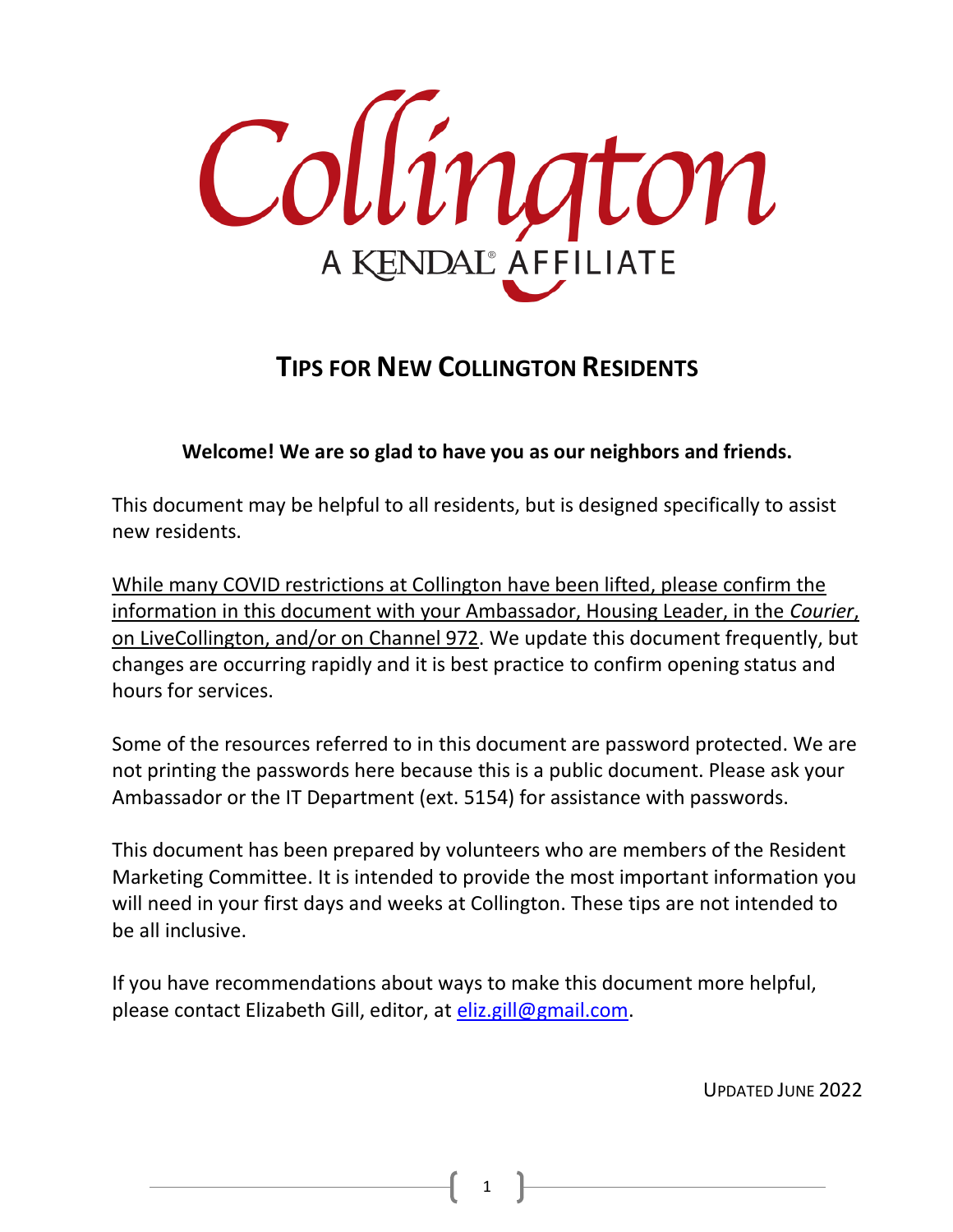# **CONTENTS**

# **PEOPLE TO KNOW**

These people are the helpers! They can help you as you get settled in your new home. A full list of team members can be found in the **Collington Telephone Directory** that you were given by the Marketing Department.

- Activity & Wellness Manager Natalee Zimmerman (ext. 7795)
- Chief of Administration Karen Cheney (ext. 5023)
- 
- Director of Hospitality Services Christian Ramsey (ext. 4772)
- Director of IT & Special Projects Rob Reigle (ext. 5154)
- Facilities Coordinator Lula Jones (ext. 5035)
- Concierge/Administrative Asst. Vern Rious (ext. 0)
- 
- 
- 

• Director of Facilities Shawn Bostic (ext. 4765) Housekeeping Charlene Smith (ext. 4774) • Security Supervisor Denina Trotman (ext. 7500) • Social Workers Phoebe Graham (ext.4786) Natalyn Battle (ext. 4789)

Check with your Housing Leader or Ambassador if you have additional questions.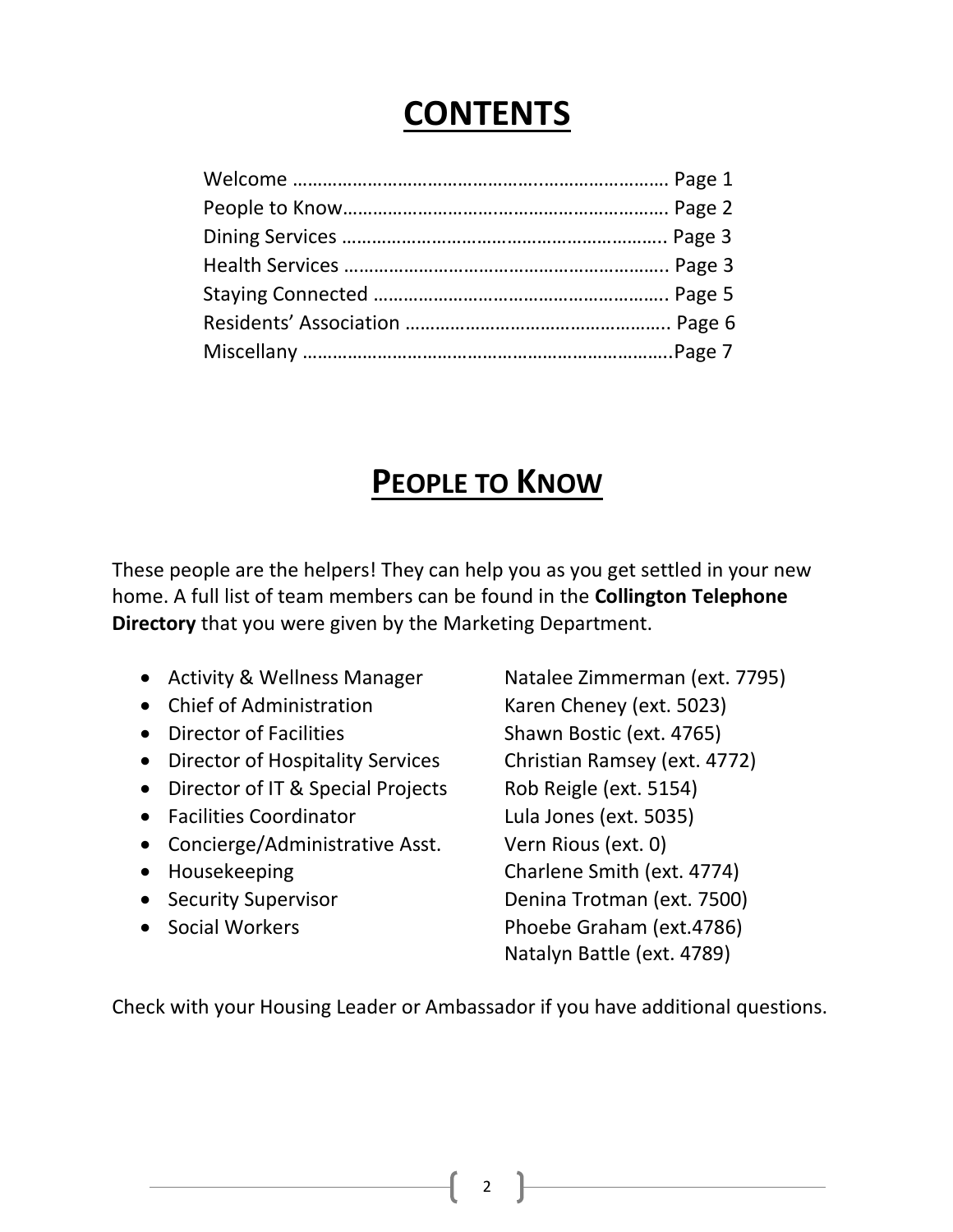# **DINING SERVICES**

Collington has two dining venues.

**The Main Dining Room** is located on the second (ground level) floor of the Clocktower Building. The entrance is at the end of the Library Corridor.

Current Dining Room hours are:

- Monday-Friday. 4:00pm 7:00pm *Dine-In*; 4:00 5:30 *Carryout*
- Saturday-Sunday  $10:00$ am  $-12:00$ pm and  $1:00$ pm  $-3:00$ pm. *Carryout only*

**The Landing** is a casual bistro located on the third floor of the Clocktower Building. It can be accessed by the elevators or the grand staircase located around the corner from the Auditorium.

Current Landing hours are:

- Monday-Friday 8:00am 10:00am for Breakfast; 11:30am 3:00pm for Dinner
- Saturday-Sunday *Closed*

## **Please check the weekly** *Courier* **for current hours in the Main Dining Room and the Landing, as opening days and times are changing rapidly as we come out of pandemic restriction and return to historical operating hours.**

Every month, residents receive an allotment of \$10.00 per day to their meal account. This does not equate to actual dollars; it is simply an accounting method to track meal usage. Dining room meals have an assigned value of \$10.00. Meals in the Landing are priced per item. Dining dollars may also be used for food items in the Country Store. Dining credits do not roll over from month to month.

# **HEALTH SERVICES**

#### **On-campus medical services**

The on-campus medical Clinic is operated by the **MedStar Center for Successful Aging**. It is located on the second (ground) floor of the Clocktower Building in the corridor adjacent to the Marketing Office.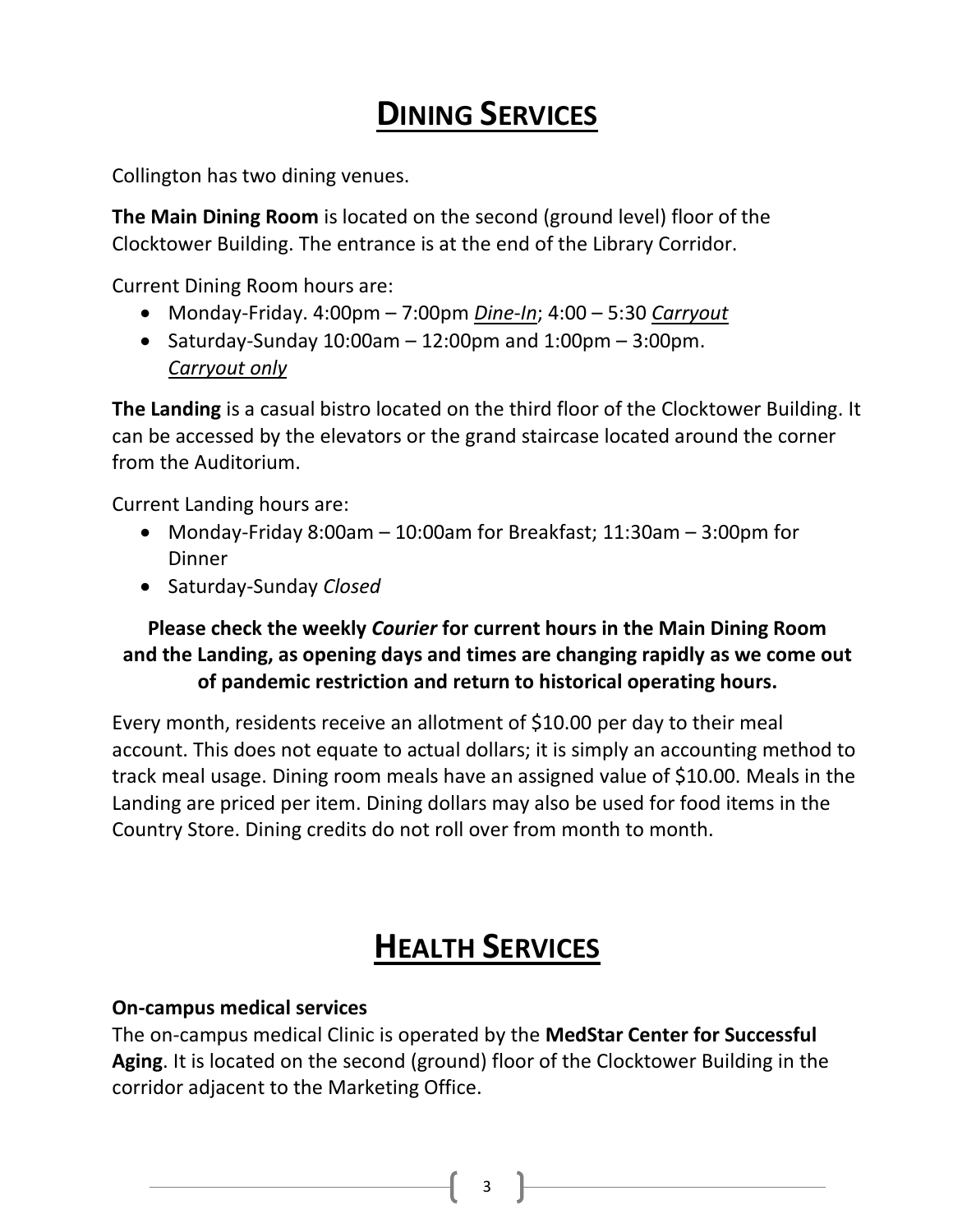Clinic Hours:

- $\bullet$  M-F 8:00am Noon  $-1:00$  4:00pm by appointment. Ext. 7791
- The Clinic is closed for lunch from Noon 1:00pm
- For after-hours help call (443) 444-8000 and ask for the on-call provider for Geriatrics at the Center for Successful Aging.

Even if the Clinic is not your primary care provider it is recommended that you have an appointment to meet a physician and keep the Clinic updated about your medical condition(s). The information is used in an emergency.

#### **Off-Campus Urgent Care**

There are many options for urgent care in the area. Among them are

- **ExpressCare Urgent Care**  10416 Campus Way South Upper Marlboro, MD 20774 301-316-9620; 8am-9pm daily
- **MedStar Health Urgent Care** 6401 America Blvd., Ste. 200 Hyattsville, MD 20782 301-276-8800; 8am-8pm daily

#### **Hospitals**

The closest hospital is UM Capital Region Medical Center at Lottsford Road and Harry Truman Drive. [https://bit.ly/3f6NgnL.](https://bit.ly/3f6NgnL) Other area hospitals include Doctors Community Hospital, MedStar Washington Hospital Center, Anne Arundel Medical Center, and Johns Hopkins Hospital.

#### **Emergency Care / Response**

To get assistance, dial 2020 for Security, use the pull cords in your residence, or activate your SARA ("situational awareness response assistance") device.

- Every home is equipped with emergency pull cords in the bathroom(s) and bedroom(s). You may request additional units from Security.
- For personal safety around the community, residents may purchase a SARA device which will identify your location and summon help from Collington Security.
- When you call Security at ext. 2020, they will respond to a fall or other emergency. If needed, Security staff will request additional support from 911.
- If the emergency is life-threatening dial 9 (for an outside line on your home landline) and then dial 911. If you are able, call ext. 2020 to alert Collington Security that an ambulance is responding.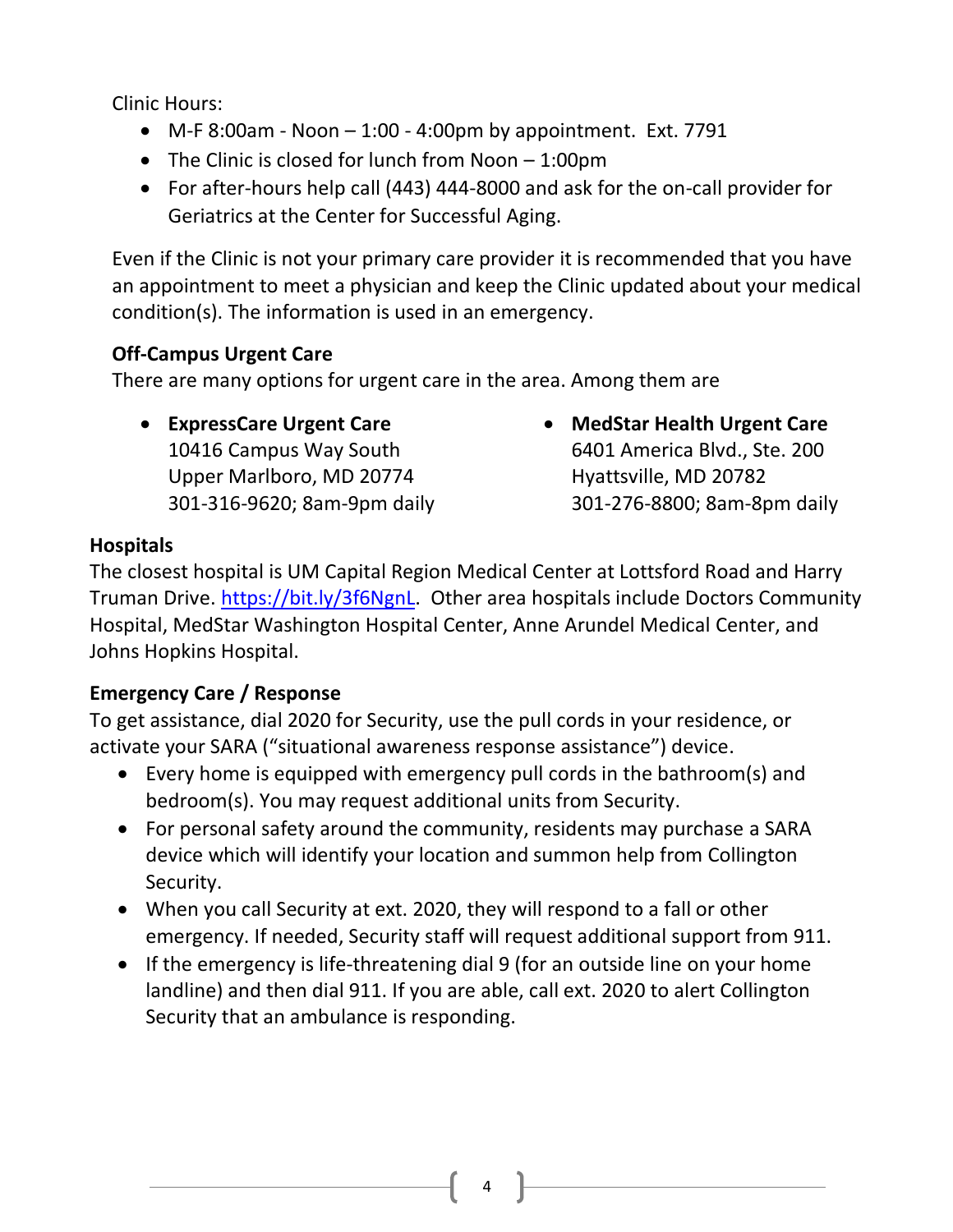# **STAYING CONNECTED**

#### **Community Meetings**

A monthly Community Meeting, providing important announcements and topics of interest presented by team members, is typically held the fourth Friday of the month at 1:30pm. Residents may attend in person in the Auditorium or watch on in-house Channel 972. Recordings of the meetings are available on the Collington Residents website.

#### *Courier*

The *Courier* contains detailed information about events for the coming week, menus, and special announcements. A hardcopy of the *Courier* is placed in your mail slot each Friday afternoon. You can also read it on LiveCollington. To save paper, you are encouraged to request electronic delivery from Karen Cheney (ext.5023).

#### **Daily Information**

Channel 972 on your TV provides a scrolling list of daily activities and menus.

#### **LiveCollington App and Website**

You can download LiveCollington to your smart phone and/or iPad from the App Store [iOS] or to a mobile phone from Google Play [Android]. On the app you can access information on activities, dining, transportation, reserve meeting rooms, read announcements and messages, submit work orders, and more! You can use the same credentials when you go to [www.livecollington.org](http://www.livecollington.org/) on your computer.

#### **Mail**

- Mailboxes are located in the Clocktower lobby; your unit number is your mailbox number.
- There is a mailbox for outgoing mail at the Flag Circle outside security and a mail drop-off slot in the Clocktower Lobby near the Country Store.
- Vern Rious, at the Clocktower Reception Desk, can assist you with postage, USPS, UPS, and with faxing. The cost will appear on your monthly statement.

#### **Online Discussion Group**

An online residents-only forum is available and may be joined by contacting resident Julia Freeman (*julia@scottclanonline.com* or ext.7298).To unsubscribe go to the link at the bottom of any message. Please do not add any staff member to an email sent to the discussion group; you may email staff separately.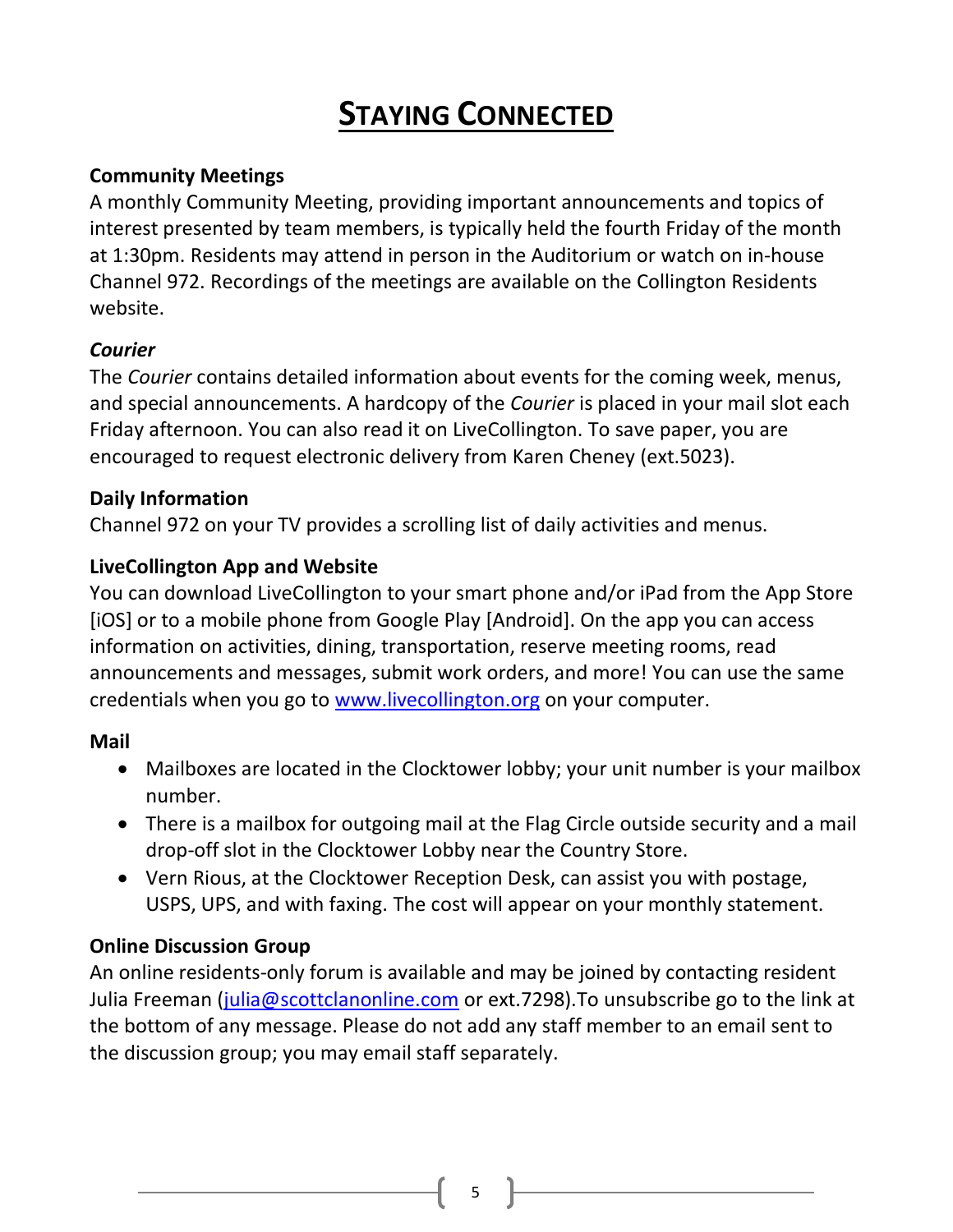### **Technical Support**

- The Resident Technical Support Committee provides a weekly clinic for help with your own system. Wednesdays, 1pm, via Zoom or telephone.
- Collington's IT department maintains services provided by Collington (telephone, WiFi, and cable television).
- Please engage an outside contractor for issues with your personal technology equipment. You can ask for recommendations from the online discussion group.

### **Telephones**

- A landline is provided by Collington. Dial 9 for an off-campus line.
- To make on-campus calls, dial the final four digits of the number.
- Rapid beeping indicates the presence of a voice mail message. Dial 7200 and follow instructions to retrieve it.
- The IT Department is working to have a cell tower installed on campus which will improve reliability and more consistent reception for cell phones.

### **WiFi**

Basic WiFi is provided in all residences. The network name is Kendal-Resident. Ask IT (ext. 5154 or 4788) for the password and for assistance with set-up.

# **RESIDENTS ASSOCIATION**

## **Residents Association Meeting**

Open meetings of the Residents Association [the RA], which include reports from the operating committees and housing leaders, are held the third Tuesday of each month at 1:30pm. You can attend in-person in the Auditorium when that is possible or watch on Channel 972. Recordings of the meetings are available on the Collington Residents website.

## **Residents Association website**

Keep up-to-date and find valuable resources at [http://collingtonresidents.org.](http://collingtonresidents.org/) A password is needed to access protected files (e.g. directories); contact Julia Freeman (ext. 7298) for those passwords.

#### **Resident Committees**

 Operating Committees help Collington function. They are venues where professional team members share ideas with and receive input from residents. Meetings are open to all residents. A list of committees with meeting schedules may be found on the Residents Association website and are announced weekly in the *Courier*.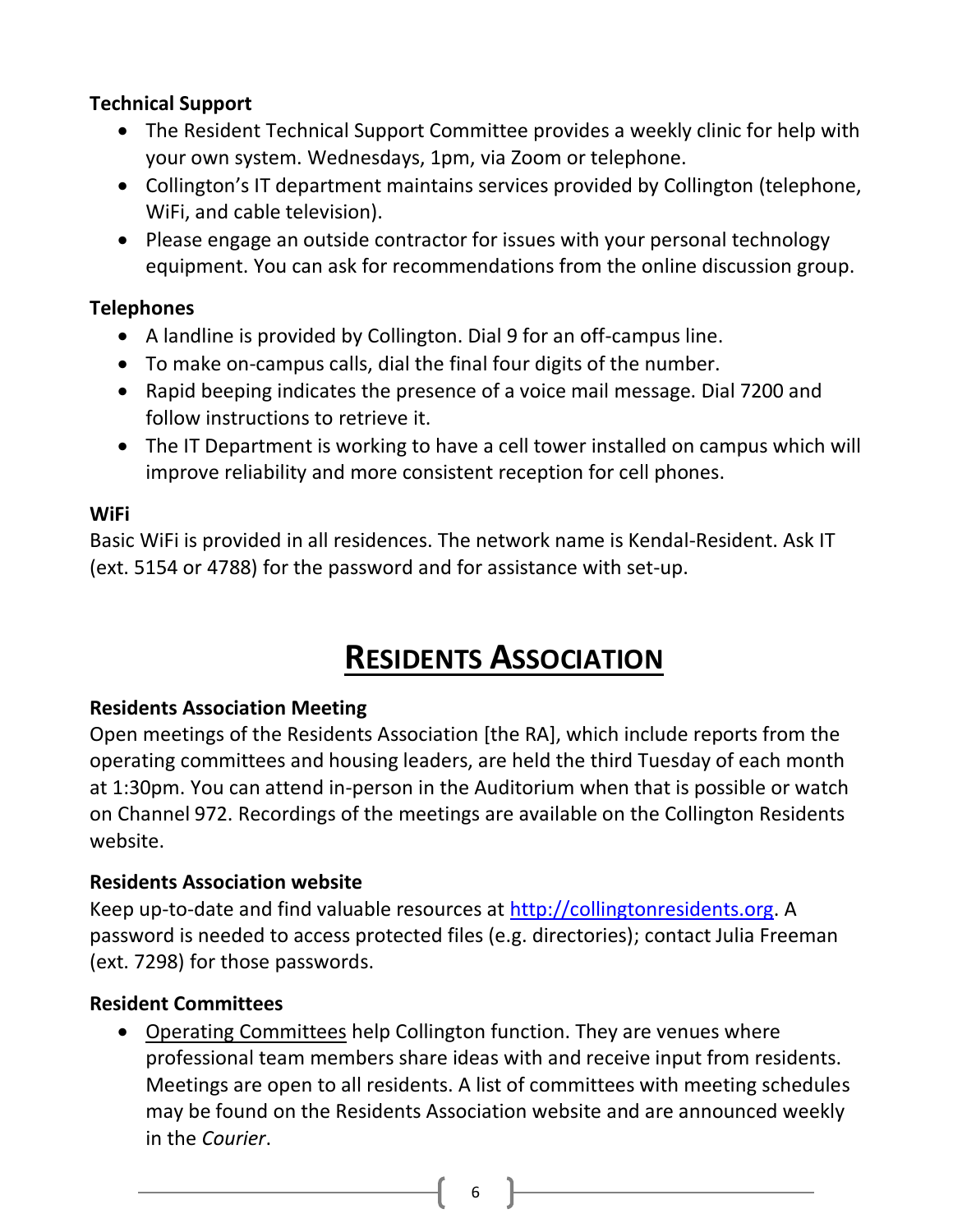Activity Committees arise in response to resident interest. At last count there are over 80, too many to highlight here. Among them are resident publications (monthly *Collingtonian* and annual art & literary journal *Kaleidoscope*); the Flower Committee, that provides arrangements throughout the public spaces; the Wood Shop, where you can have scissors and tools sharpened, lamps repaired, furniture repaired or refinished, and have access to power tools; and, the Frame Shop where skilled craftspeople will frame your artwork or repair frames. There are groups for veterans, book clubs catering to a variety of interests; you can play ping pong, badminton, croquet, or pickleball, and so much more! A list of Activity Committees and their Chairs is at the back of the Resident Directory.

# **MISCELLANY**

#### **Collington Foundation**

The Collington Foundation is the philanthropic arm of Collington Life Plan Community. The Foundation sets a tone of generosity of spirit, of time, of talent, and of resources with the purpose of serving the entire Collington community – residents, team members, and our neighbors. This work is accomplished through disbursements from the Fellowship Fund, the Scholarship Fund, the Arts and Culture Fund, and the Annual Fund. <https://collington.kendal.org/about/giving>

#### **Country Store**

The Country Store, located at the Clocktower entrance, is operated by resident volunteers. It offers groceries, OTC medications, ice cream, and convenience items. Ext. 2167. Current operating hours are M, W, F 10:30am-2:30pm and Tu, Th, S 10:30 am – 12:30pm. Meal credits may be used at the store for food items; non-food items will be charged on your next monthly bill as will food items beyond your monthly allotment.

#### **Housekeeping**

Contact Charlene Smith (ext. 4774) to learn your schedule for housekeeping, which occurs every other week. Annually, you may request a deep cleaning, which are scheduled on Fridays.

#### **Library**

The Collington Library is run by resident volunteers and contains over 5,000 volumes along with periodicals and newspapers. Meeting minutes and resident profiles are also archived in the library. There are two computers for resident use.